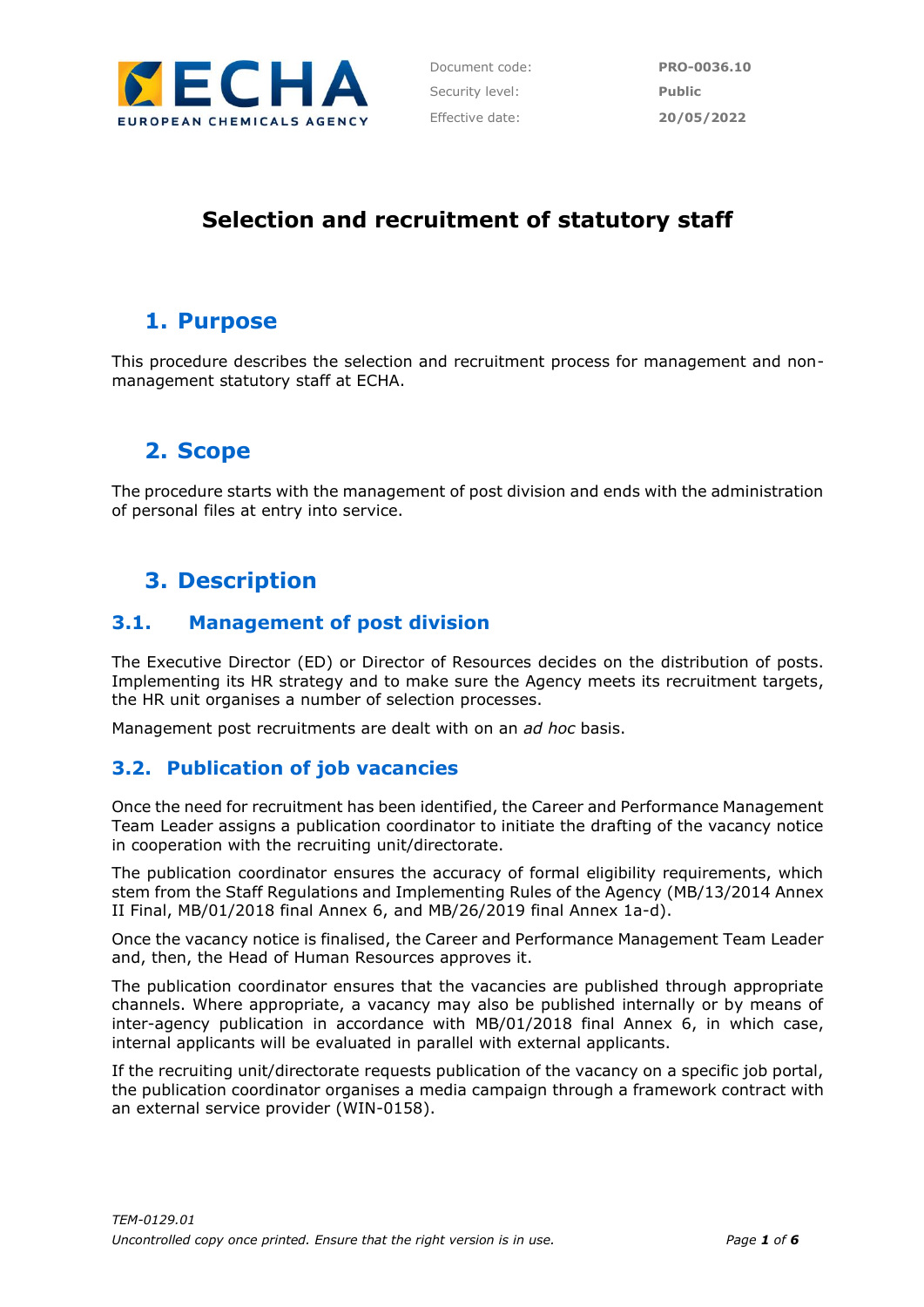

**Selection and recruitment of statutory staff**

### **3.3. Constitution of Selection Committee**

The ED nominates the Selection Committee (TEM-0056). The Committee consists of at least three members and one alternate member: a Chairperson, (usually from the recruiting unit/directorate), an administrative member (usually from the HR Unit or other ECHA administrative service) and a Staff Committee representative.

The grades of the Selection Committee members must be at least the same level as the grade of the vacant post, or at the same level as the highest post of the grade range in case a call is also published through internal mobility.

For management selections, the ED nominates a pre-screening Selection Committee, which follows the same composition as a Selection Committee for non-management posts, as well as a final Selection Committee consisting of the ED and not less than one member of a grade and management function equal or superior to that of the function to be filled.

Management Board decisions regarding the adoption of Implementing Rules on the engagement and the use of Temporary/Contract Agents (MB/01/2018 final Annex 6, MB/26/2019 final Annex 1a-d) and Implementing Rules on middle management staff (MB/35/2018) give further instructions on the constitution of Selection Committees.

### **3.4. Selection Committee decision-making process**

The Selection Committee meets at different stages of the selection process to decide on how to proceed.

#### **3.4.1. Non-management selections**

During the first meeting, the Selection Committee members sign a confidentiality note (FOR-0053).

Using the selection criteria information indicated in the vacancy notice, the Selection Committee decides on the maximum number of points for each criterion in the CV screening process and the appropriate threshold. Furthermore, the Committee decides on the maximum number of points to award for each part of the final interview and the written test. The Committee may also agree to insert pass marks to different areas of the interview evaluation grid (TEM-0057).

Once the Committee members find out the candidates' names at the end of the first meeting, they must complete a specific conflict of interest declaration (FOR-0051). If a Committee member declares a potential conflict of interest, the ED must decide if there is a need for any mitigation measures (the alternate member needs to replace the Selection Committee member concerned or the member concerned cannot be part of the Committee any longer).

After the first meeting, the Committee members, or the external consultancy company, screen the CVs applying the four eyes principle to ensure greater accuracy.

During the second meeting, the Committee agrees on the final scoring of the candidates' CVs and ranks them in the Masterfile in the order of points awarded for each of the evaluation criteria. Candidates whose final score is at least at the level of the threshold are invited for interview. The number of people invited for an interview is approximately three times the number of places on the reserve list.

During the third meeting, Committee members agree on the interview and written test questions taking the interview and written test assessment criteria defined in the vacancy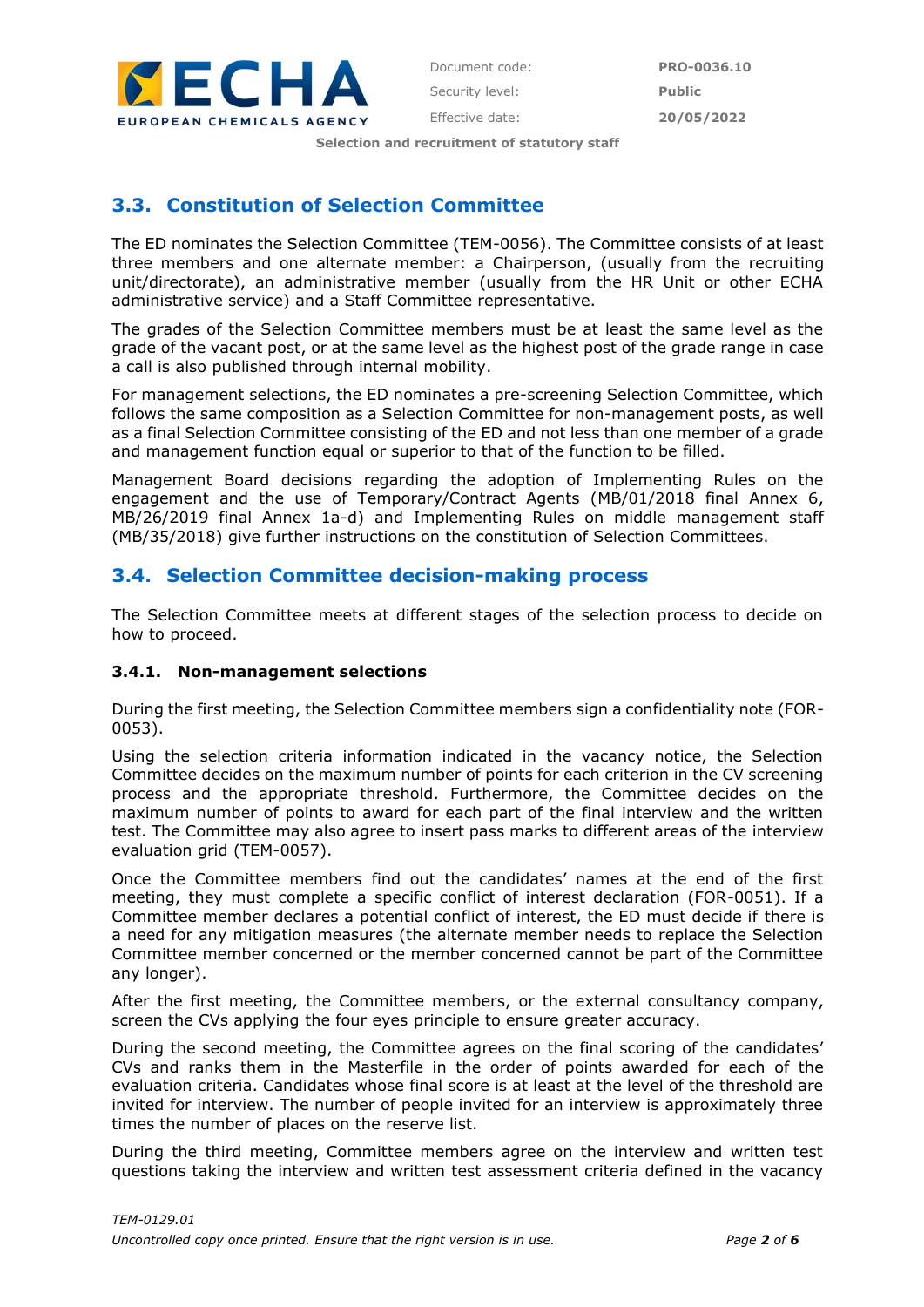

**Selection and recruitment of statutory staff**

notice into account. Furthermore, depending on the needs of each selection process, assessment steps may be organised remotely or may follow a different order than the one previously specified, for example, a written test exercise may be an eliminatory step before an interview.

The oral part of the interview process lasts for approximately 30-45 minutes and provides candidates with the opportunity to show their motivation and suitability for the post. Candidates must also take a written test on subjects chosen by the Selection Committee to demonstrate their specific competencies with reference to the profile and their ability to communicate in written English.

At the final meeting, the Committee agrees on the final scoring of the candidates' performance in the interview and the written test. The Committee proposes to place candidates who reach the interview threshold and relevant pass marks on the reserve list.

The Head of Human Resources receives a report of the selection process and approves the reserve list (TEM-0089). WIN-0157 Coordination of selection procedures for statutory staff (non-management) explains how ECHA informs candidates of the outcome of the selection.

Subject to budgetary availability, the Committee reserves the right to include other assessment steps in the selection process to determine which candidates are best suited to be placed on the reserve list.

Candidates that are placed on the reserve list are requested to provide documents proving their claims regarding nationality, academic qualifications, employment experience and military service to ensure that they meet the eligibility and evaluation criteria. The employment experience documents (including any proof of military service completed) will be used to determine at which step the candidate will be recruited (step 1 or step 2 for Temporary Agents and grade for Contract Agents).

#### **3.4.2. Management selections**

The decision-making process of the Selection Committees in management selections is two tier (WIN-0205). The first part, from evaluation of applications until the establishment of the reserve list is run in the same way as non-management selections with the possibility of additional stages, for example, telephone interviews. The reserve list (TEM-0089) is approved by the ED.

Decisions in the first part of the selection process are taken by the pre-screening Selection Committee. In the second part of the process, all candidates who were placed on reserve list undergo an assessment at an assessment centre and a final interview with the final Selection Committee, which ultimately selects which candidate will receive an employment offer for the post in question.

Assessment centre activities and additional stages, such as telephone interviews, are conducted by an external consultancy company engaged through a framework contract. After each stage, the external consultancy company provides reports and recommendations for each of the assessed candidates, which facilitate the decision-making process of the Committees.

Candidates' references may be checked at either stage of the selection process. Among other elements, checks of references focus also on candidates' managerial capabilities.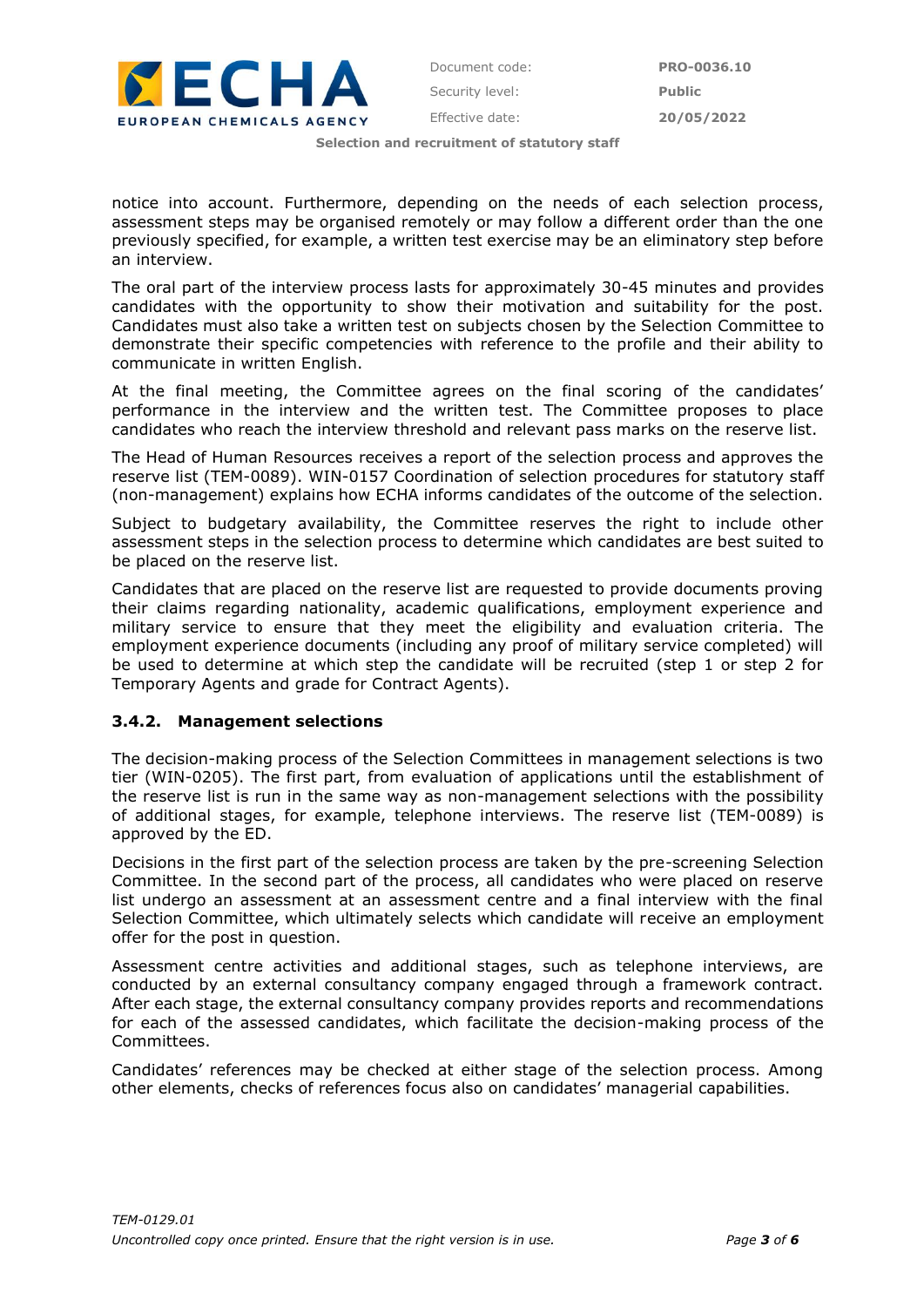

Effective date: **20/05/2022**

**Selection and recruitment of statutory staff**

### **3.5. Recruitment**

Before recruitment, the Head of the recruiting unit, or a designated staff member appointed by the Head of the recruiting unit may check the candidate's references to validate the information provided in the candidate's application.

After the ED or the Director of Resources approves the recruitment of a candidate from the reserve list, the recruitment coordinator sends an employment offer (TEM-0092) to the selected candidate. The candidate has approximately one week to accept or decline the offer.

If the candidate declines the employment offer, they will remain on the reserve list until the end of its validity period, and the Head of the recruiting unit/directorate selects another candidate from the reserve list.

If the candidate accepts the employment offer, they must provide ECHA with a number of administrative documents, showing contact details, family situation, good conduct, education, previous employment, etc. Whenever the reserve list is older than a year, an updated Declaration of conflict of interest will also be requested from the candidate.

If applicable, the recruitment coordinator arranges a pre-recruitment medical examination. The candidate being judged physically fit for duty is a pre-condition for recruitment. The external service provider carrying out the medical examination communicates the results to ECHA's Medical Advisor. Provided that the candidate is judged to be physically fit for duty, the Medical Advisor issues a medical clearance.

Following medical clearance, the recruitment coordinator prepares an employment contract and requests a draft job profile from the head of the recruiting unit. The new recruit receives both documents on their first day of work at ECHA.

Where applicable, employment contracts may be determined according to the conditions of MB/01/2018 final Annex 6 or MB/13/2014 Annex II Final. At the latest on the first working day, the new recruit is required to present originals of the documents they provided to ECHA after being placed on the reserve list. The documents that the new recruit provides throughout the recruitment process form their personal file, created at their entry into service (WIN-0160).

## **4. Flowchart**

N/A

# **5. Definitions**

| <b>Term or abbreviation</b> | <b>Definition</b>                                                                                                          |
|-----------------------------|----------------------------------------------------------------------------------------------------------------------------|
| ED                          | Executive Director                                                                                                         |
| Programming Document        | Template provided by the Commission to report on ECHA's<br>multiannual work programming, and human and financial resources |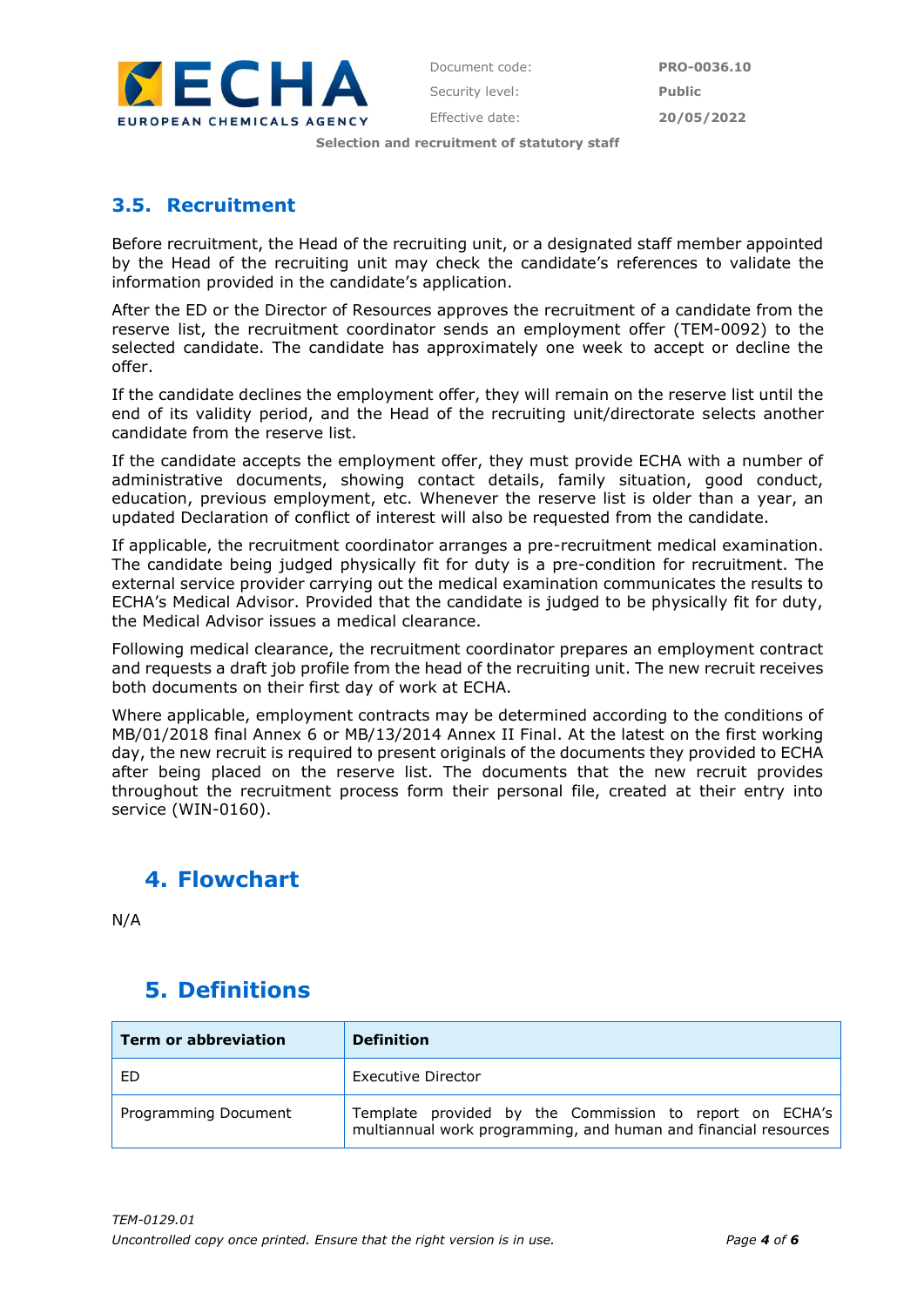

Effective date: **20/05/2022**

**Selection and recruitment of statutory staff**

| <b>Term or abbreviation</b> | <b>Definition</b>                                                                                                                                                                                                                                           |
|-----------------------------|-------------------------------------------------------------------------------------------------------------------------------------------------------------------------------------------------------------------------------------------------------------|
| Masterfile                  | A generic Excel spreadsheet, available for each selection, containing<br>the applicant data and selection performance result per selection<br>process stage. It also includes practical guidance for the selection<br>coordinator and applicant statistics. |

## **6. Records**

| <b>Record name</b>                                                  | <b>Security level</b> | <b>Comments</b>                                          |
|---------------------------------------------------------------------|-----------------------|----------------------------------------------------------|
| Vacancy notice                                                      | Restricted            | Security level is public from<br>publication date onward |
| Confidentiality note                                                | Restricted            |                                                          |
| Declaration of conflict of interest                                 | Highly restricted     |                                                          |
| Candidates' applications                                            | Highly restricted     |                                                          |
| Masterfile                                                          | Highly restricted     |                                                          |
| Candidates' qualifications and proof of<br>previous work experience | Highly restricted     |                                                          |
| Interview and written test scores grid                              | Highly restricted     |                                                          |
| Reserve list                                                        | Highly restricted     |                                                          |
| Employment offer                                                    | Highly restricted     |                                                          |
| Medical clearance                                                   | Highly restricted     |                                                          |
| Employment contract                                                 | Highly restricted     |                                                          |

## **7. References**

| <b>Associated document code</b> | <b>Document name</b>                                                                                                                                                                                  |  |
|---------------------------------|-------------------------------------------------------------------------------------------------------------------------------------------------------------------------------------------------------|--|
| MB/13/2014 Annex II Final       | Commission decision of 16 December 2013 laying down general<br>implementing provisions concerning the criteria applicable to<br>classification in step on appointment or engagement                   |  |
| MB/01/2018 final Annex 6        | Implementing Rules to the Staff Regulations - Commission Decision<br>C(2018)424 on ECHA TA 2(f) rules                                                                                                 |  |
| MB/35/2018                      | Implementing Rules on middle management staff                                                                                                                                                         |  |
| MB/26/2019 final Annex 1a-d     | ECHA Implementing Rules governing the conditions of employment<br>of contract staff employed under the terms of Article 3a of the<br>Conditions of Employment of Other Servants of the European Union |  |